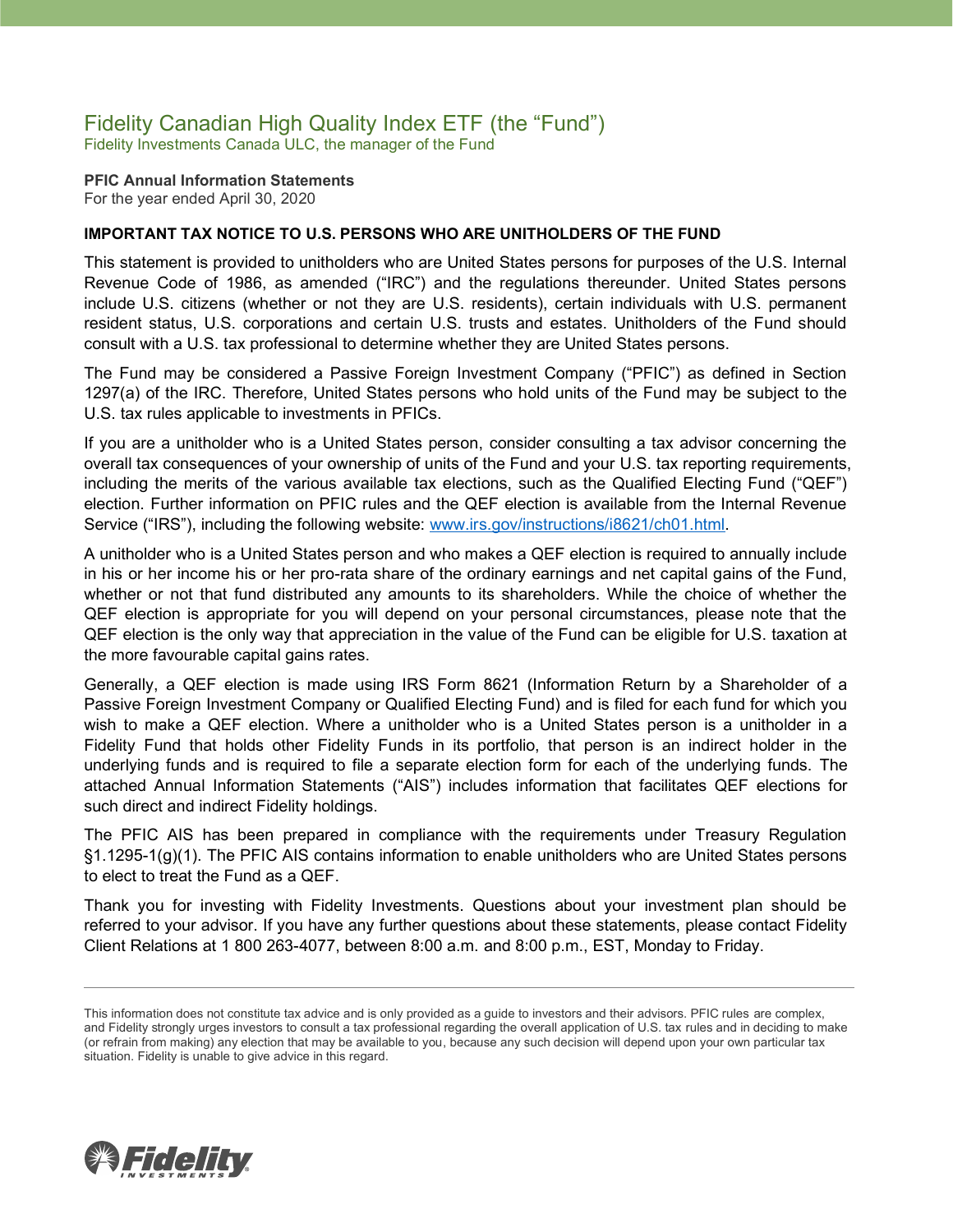## Fidelity Canadian High Quality Index ETF

#### **PFIC Annual Information Statements (US\$)**

For the Fund's PFIC taxation year ended April 30, 2020

- 1. This Information Statement applies to the PFIC taxation year of Fidelity Canadian High Quality Index ETF (the "Fund") commencing on May 1, 2019 and ending on April 30, 2020.
- 2. The per-unit, per-day amounts of ordinary earnings and net capital gains of the Fund and its lower-tier Fund(s) as applicable, for the period specified in paragraph (1) are provided in the table:

| <b>FIDELITY FUND HELD DIRECTLY</b>                               |                                       | <b>ORDINARY</b><br><b>EARNINGS \$</b> | <b>NET CAPITAL</b><br><b>GAIN \$</b>             |                                              |
|------------------------------------------------------------------|---------------------------------------|---------------------------------------|--------------------------------------------------|----------------------------------------------|
| Fidelity Canadian High Quality Index ETF                         |                                       | 0.00154797                            | 0.00096131                                       |                                              |
| <b>FIDELITY LOWER-TIER FUNDS HELD</b><br><b>INDIRECTLY</b>       | <b>ORDINARY</b><br><b>EARNINGS \$</b> | <b>NET CAPITAL</b><br><b>GAIN \$</b>  | <b>FUND'S U.S. TAX</b><br><b>YEAR COMMENCING</b> | <b>FUND'S U.S. TAX</b><br><b>YEAR ENDING</b> |
| <b>Fidelity Canadian Money Market</b><br><b>Investment Trust</b> | 0.00000024                            | 0.00000000                            | May 1, 2019                                      | April 30, 2020                               |

To determine your pro-rata share of the amounts of ordinary earnings and net capital gains of the Fund and each of its lower-tier Fund(s) held directly and indirectly, as applicable, multiply the per-unit per-day amounts indicated above by the number of units of the Fund held and the number of days you held the units during the Fund's PFIC taxation year.

Here is an example to illustrate the calculation using the per-unit, per-day factors.

You own 100 units of Fund A from the period May 1, 2019 through October 31, 2019. You purchased an additional 100 units of Fund A on November 1, 2019. You did not sell any units of the Fund at any time during the year. Fund A has a PFIC taxation year end of April 30, 2020.

The Fund's ordinary earnings were \$0.001 per unit, per day.

Result: Your ordinary earnings for 2020 of the directly held Fund are (\$0.001 \* 183 days \* 100) + (\$0.001 \*181 days $*$  200) = \$54.50

Use the same calculation method in the example above to determine your pro-rata share of the amounts of ordinary earnings and capital gains for any applicable lower-tier Fund(s).